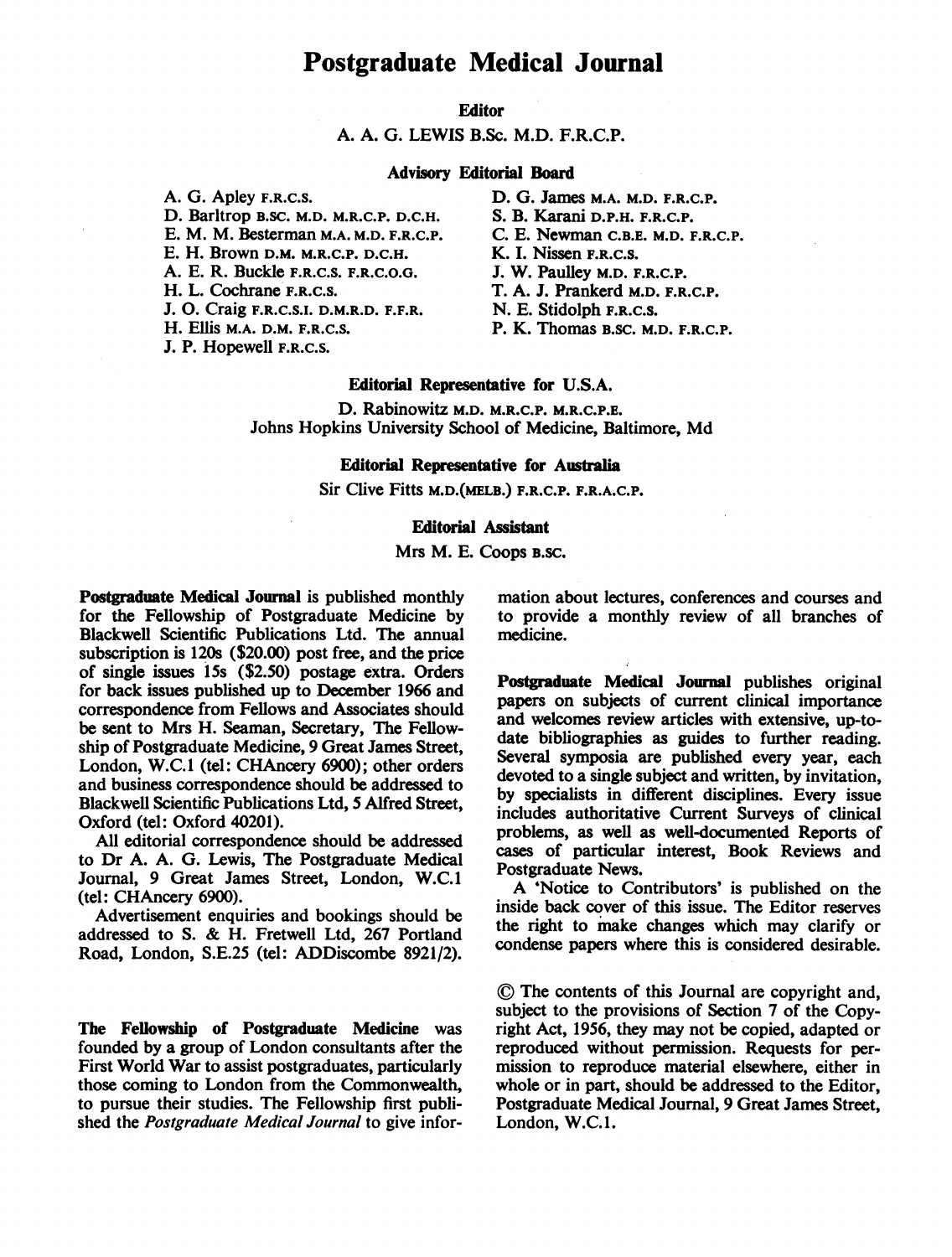Postgrad. med. J. (April 1968) 44, 343.

## Books received

- The Investigation of Hypothalamic-Pituitary-Adrenal Function. Edited by V. H. T. JAMES and J. LANDON. Memoirs of the Society for Endrocrinology 17. Pp. xii + 311 illustrated. London: Cambridge University Press. 1968. 70s.
- Neoplasma of the Stomach. By G. MCNEER and G. T. PACK. Pp. xvi+555 illustrated. Philadelphia: J. B. Lippincott. London: Pitman Medical. 1968. £13.
- Electroencephalography for Anaesthesiologists and Surgeons. By M. S. SADOVE, D. BECKA and F. A. GIBBS. Pp.  $v + 95$ illustrated. Philadelphia: J. B. Lippincott. London: Pitman Medical. 1968. 90s.
- Progress in Clinical Cancer. Edited by I. M. ARIEL. Vol. III Pp. xiv+369 illustrated. London: William Heinemann Medical Books. 1968. £8 10s.
- Studies of the Development and Decay of the Human Frame. By J. TRUETA. Pp.  $x + 389$  illustrated. London: William Heinemann. 1968. £6 6s.
- An Immunological Approach to Cancer. By H. N. GREEN, H. M. ANTHONY, R. W. BALDWIN and J. W. WESTROP. Pp. ix+321 illustrated. London: Butterworths. 1968. 95s.
- The Ultrastructure of the Animal Cell. By L. T. THREADGOLD. Pp. xxiii+313 illustrated. Oxford: Pergamon Press. 1967. £5.
- Contributions to Medicine and Surgery by St Vincent's Hospital Staff, Sydney. Edited by T. NASH. Pp. 216 illustrated. London: Butterworths. 1966. 90s.

#### New Edition

Shaw's Textbook of Operative Gynaecology. Revised by JOHN HOWKINS. Third Edition. Pp. viii +556 illustrated. Edinburgh and London: E. & S. Livingstone. 1968. £7.

## Book reviews

#### Short Textbook of Orthopaedics and Traumatology

By J. N. ASTON. Pp. 307, illustrated. London: The English Universities Press. 1967. 27s 6d (paperback), 40s (library edition).

This has the makings of a very good little book. The author has given considerable thought to the problems facing the undergraduate. He has selected his material with care, has omitted unnecessary detail, arranged the text in an unusual but useful manner, and provided a considerable number of clear diagrams. With all these praiseworthy achievements the text should be an excellent introduction to orthopaedics and traumatology; unhappily the author has been let down by his proof readers.

The innumerable spelling mistakes should not have passed unnoticed-they irritate the initiated and may mislead the beginner. As for the diagrams, although their boldness is praiseworthy, they should not be so crude as to be positively unaesthetic. Incidentally, three of the six diagrams in Fig. 96 are upside down, and Fig. 54 is incorrectly labelled. It may be excusable to spell Perthes' with an apostrophe before the 's' because it is such a common error, but when did that celebrated Dubliner Colles change his first name from Abraham to Benjamin, a curious distortion of biblical genealogy? It may be excusable to omit any description of the routine clinical examination of bones and joints on the assumption that the student will use a different book for this purpose or will learn it in out-patients, but surely he should not need yet another book to find the dosages of drugs-and these are consistently omitted.

The aim of the E.U.P. series is a good one. Students do need a text which is brief and which is cheap enough to be expendable in a year or two. But economy is no excuse for carelessness. We look forward to <sup>a</sup> second edition which will realize the high potential value of this book.

Psychiatry-Medical Outline Series

By M. T. EATON, JR and M. H. PETERSON. Pp. 564. London: William Heinemann Medical Books. 1967. 42s.

This is a paperback edition of a comprehensive textbook of psychiatry written by two senior psychiatrists with wide teaching and clinical experience. The principal orientation of the text is practical and clinical and with an attempted eclectic theoretical basis although the bias is inevitably towards psychodynamic formulations and considerations. The four main sections of the book are concerned with considerations of personality development and techniques of examination, nosology and natural history, treatment procedures and, finally, a section primarily concerned with forensic and historical (not only American) aspects of psychiatry.

The book is specially aimed at the American undergraduate and postgraduate student of psychiatry. For instance, the final section also includes examples of the type of question likely to be encountered by the trainee psychiatrist when he sits the American equivalent of the D.P.M. In the reviewer's opinion many of these questions are sensible and searching and provide a useful starting off point for the student and the curious alike.

The book is easy to read and contains a lot of clinical sense. It would be worthwhile and of value alongside other textbooks of psychiatry on the shelves of medical school libraries as well as being of value to the postgraduate.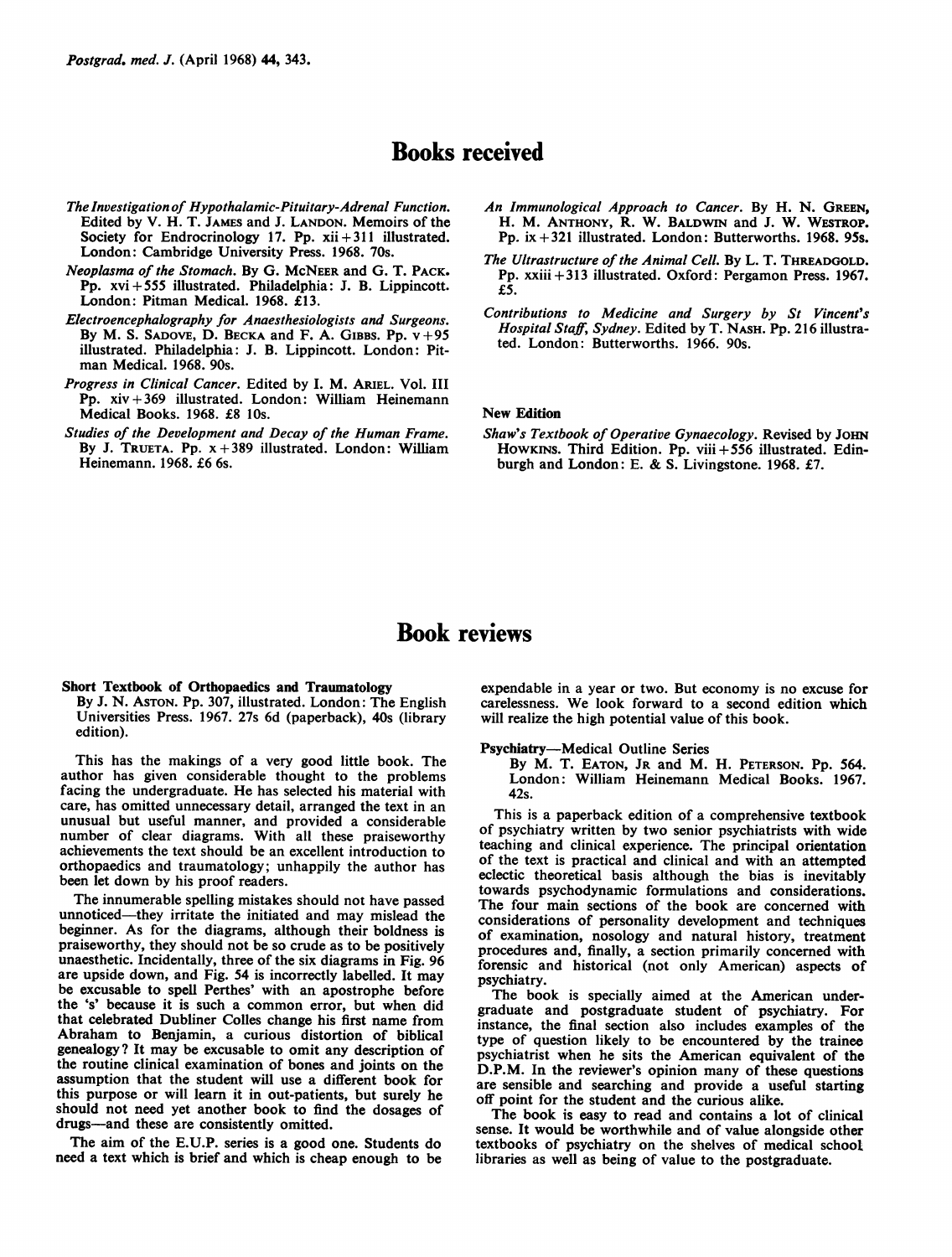## Postgraduate news

## FELLOWSHIP OF POSTGRADUATE MEDICINE

The Fellowship usually holds the following courses each year (approximate dates and times in parentheses):

#### Medicine (M.R.C.P.)

General Medicine. Connaught, London Chest, Whipps Cross Hospitals (four weeks, twice yearly, April/May, October/ November), St Stephen's Hospital (evenings, four weeks, twice yearly). Whittington Hospital (evenings, five weeks, twice yearly, May/June, October/November). Queen Mary's Hospital for the East End (weekend, twice yearly, June, December). Ashford Hospital, Middlesex (two Saturdays, twice yearly, May, November).

Infectious Diseases. Hither Green Hospital (weekend, twice yearly, March/November).

Paediatrics (D.C.H.). Princess Louise Kensington Hospital (weekend, twice yearly, March, September/October).

#### Surgery (F.R.C.S.)

General Surgery. Connaught Hospital (weekend, twice yearly, April, September/October). Queen Mary's Hospital for the East End (weekend, once yearly, February). Royal Marsden Hospital (twice yearly, March, September).

General Surgery and Orthopaedics. Fulham Hospital (three weeks, evenings, twice yearly, March/April, September/ October).

Orthopaedics. Rowley Bristow Hospital, Pyrford (three alternate weekends, twice yearly, March/April, September/ October).<br>Plastic Surgery.

Queen Mary's Hospital, Roehampton (weekend, twice yearly, February, September).

#### CURRENT COURSES

General Surgery (F.R.C.S.) Connaught Hospital. 20 and 21 April. Fee £5 5s.

Clinical Medicine (M.R.C.P.) Whittington Hospital. 29 April to <sup>1</sup> June. Fee 28 guineas.

General Medicine (M.R.C.P.) Connaught, London Chest and Whipps Cross Hospitals. 10 June to 5 July. Fee 35 guineas.

General Medicine (M.R.C.P.) Ashford Hospital, Middlesex. Two Saturdays, <sup>18</sup> and <sup>25</sup> May. Fee <sup>5</sup> guineas.

Rheumatology (M.R.C.P.) St Stephens Hospital. 7, 8 and 9 June. Fee 7 guineas.

Please note that instruction arranged by the Fellowship of Postgraduate Medicine is open only to Associates (annual subscription, 21s). Detailed syllabuses are published approximately 4-6 weeks before courses begin and are circulated to all Associates. No entries to courses can be accepted in advance of the syllabus being published.

Information regarding courses can be obtained from the office between 10 a.m. and 5 p.m., Mondays to Fridays (Telephone 242-6900), or by writing to the Secretary, Fellowship of Postgraduate Medicine, 9 Great James Street, London, W.C.1.

#### THE COMMONWEALTH AND INTERNATIONAL MEDICAL ADVISORY BUREAUX

The Bureaux are maintained by the British Medical Association to provide a personal advisory service to doctors visiting the United Kingdom from all parts of the world. General information, as well as that on postgraduate education and accommodation is given.

All enquiries should be addressed to the Medical Director,

Commonwealth and International Medical Advisory Bureaux, British Medical Association, Tavistock Square, London, W.C.1.

## **CAMBRIDGE**

#### Cambridge University Postgraduate Medical School

A summary of postgraduate facilities available at Addenbrooke's Hospital from October to July can be obtained from the Secretary of the Medical School. Arrangements can be made for practitioners to attend the practice of the Teaching Hospital Group for short or long periods.

## Postgraduate Courses

At Cambridge: A 3-day course in Paediatrics will be held from <sup>8</sup> to 10 April 1968; accommodation will be provided in Fitzwilliam College.

A 6-day course 'Progress in the Biological Sciences in relation to Dermatology' will be held from 23 to 28 September 1968 in the Chemical Laboratory Lecture Theatre, Lensfield Road, Cambridge.

One-day course will be held at Addenbrooke's on Saturday, 20 April: Respiratory Diseases.

Two 1-week Refresher Courses for General Practitioners will be held at Addenbrooke's Hospital from <sup>1</sup> to 6 July and <sup>8</sup> to 13 July 1968. Accommodation will be available in Downing College.

Lunch time Forums, 1.15-2.15 p.m., preceded by buffet lunch, 12.30-1.15 p.m., are held at Addenbrooke's Hospital on the first and third Thursday of the month.

At Ipswich: at the Anglesea Road Wing, East Suffolk and Ipswich Hospital, Clinical Society Meetings will be held on the second Wednesday of the month at 8.30 p.m.

A course in Family Psychiatry will be held from <sup>1</sup> to <sup>5</sup> April 1968.

'Friday Club' Discussion Groups for General Practitioners take place on the first and third Fridays each month until 21 July between 1.45 and 2.45 p.m., preceded by buffet lunch. At Bury St Edmunds: Clinical Meetings, Lunch time forums, and Medical Film/Discussions are held regularly at the West Suffolk General Hospital. Detailed timetables may be obtained from the Clinical Tutor.

At Norwich: Details of the postgraduate education arrangements may be obtained from the Secretary, Norfolk and Norwich Institute for Medical Education, Norfolk and Norwich Hospitals.

A calendar of lectures, seminars and tutorials and further particulars may be obtained from the Secretary of the Medical School, Tennis Court Road, Cambridge.

## LIVERPOOL

University of Liverpool. Courses are held in Anaesthesia, Child Health, Medicine, Obstetrics and Gynaecology, Orthopaedic Surgery, Otorhinolaryngology, Psychological Medicine, Public Health, Radiodiagnosis and Radiotherapy, Surgery, Tropical Medicine and Hygiene and Venereology. After fulifiling the regulations, candidates may become eligible to take the Degrees of Ch.M., M.Ch.Orth. and M.Ch.Otol., and the Liverpool Diplomas, D.P.H., D.P.M., D.T.M.& H., D.M.R.(D) or D.M.R.(T).

The other courses are designed for students working for the London Diplomas.

There is also a day-release course in the Basic Medical Sciences for junior hospital staff.

Further information may be obtained from the Heads of the appropriate departments of the University, Liverpool 3.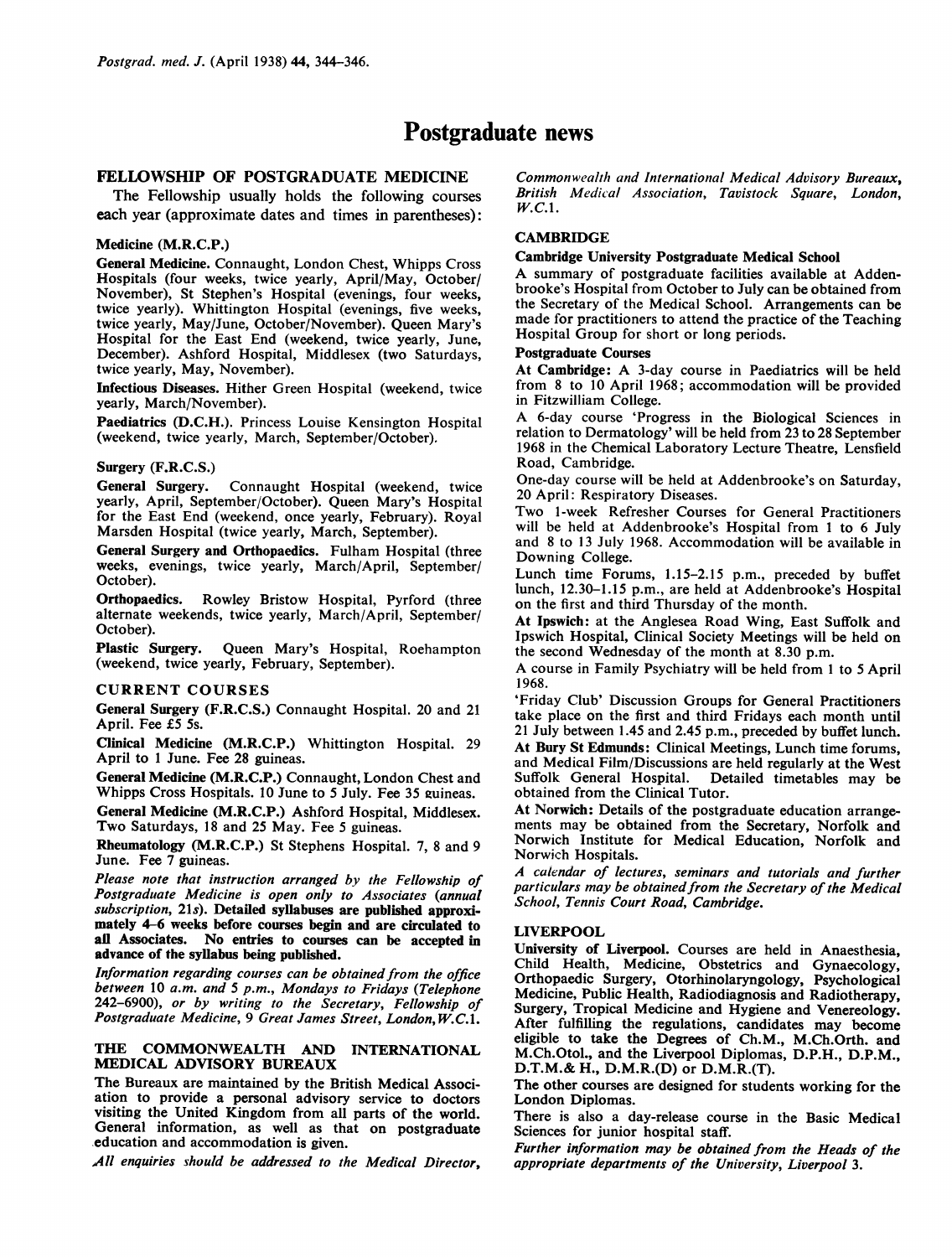## **OXFORD**

University of Oxford. Enquiries about research and specialist training attachments may be addressed to the head of the relevant clinical or laboratory department in one of the teaching hospitals (United Oxford Hospitals, Nuffield Orthopaedic Centre, Warneford and Littlemore Hospitals) or to the Director of Postgraduate Medical Studies. Enquiries about study days and weekly classes at Oxford for M.R.C.P., F.R.C.S., M.R.C.O.G.. F.F.A., D.P.M., D.M.R., candidates from the Oxford region, general practitioner refresher courses, resident obstetric and other clinical attachments, to the Director of Postgraduate Medical Studies, Osler House, 43 Woodstock Road, Oxford, from whom also information about the Medical Centres at Aylesbury, Kettering, Northampton, Reading, Swindon and Wycombe may be obtained.

## GLASGOW

Surgery. An intensive course of instruction in the basic sciences suitable for candidates preparing for the Primary Fellowship Examination in Surgery is held from October to December. A modified form of the course is available for candidates preparing for the D.A. or F.F.A. examinations. Fee £30.

Anaesthetics. A course for specialist anaesthetists and for those preparing for the final part of the F.F.A.R.C.S. will be held in May. Fee £10 10s.

Medicine. An intensive course on Recent Advances in Clinical Medicine suitable for candidates preparing for the Membership Examination is held twice annually for a fortnight in March and September. Fee £15 15s.

Geriatrics. A course for trainee specialists in Geriatric Medicine or General Practitioners in charge of geriatric beds in hospitals is held in May. Fee £7 1Os.

Child Health. A formal course held in May and November for those preparing for the D.C.H. and M.R.C.P. with Child Health as a special subject. Fee £15 15s.

Obstetrics. An intensive week's course of instruction in obstetrics for those preparing for the D.Obst.R.C.O.G. held in September. Fee £7 10s.

Mental Deficiency. An intensive course in Mental Deficiency is held for <sup>3</sup> weeks in October. The course includes lectures and demonstrations in mental handicap and deficiency, instruction in mental testing and visits to institutions. Fee £18.

Introduction to Psychiatry. An intensive course providing a general introduction to psychiatry is held for 3 weeks in November. The course includes theoretical and clinical instruction in child psychiatry and psychology and adult psychiatry. It is particularly suitable for medical officers concerned with public health. Fee £18.

Steroid Endocrinology. A course for clinicians and hospital laboratory workers with special interest in Endocrinology and for those in general medicine who wish to have a better understanding of treatment with steroid hormones is held in April. Fee £15.

Diagnostic Virology. A course for experienced laboratory workers who wish to develop diagnostic virology for epidemiological purposes in this country and abroad is held in April. Fee £25.

Histopathology of the Skin. A course for pathologists and those with some training in pathology is held for <sup>I</sup> week in March. Fee £7 lOs.

Forensic Medicine. A postgraduate course in the University Department of Forensic Medicine is held for 10 weeks from April to June. Fee £15.

Clinical Attachments. A scheme for clinical attachments in

general medicine, general surgery and various specialties has been arranged to assist those working for higher qualifications. An attachment may be started at any time. No formal instruction is given, but participants can gain intensive clinical experience by following the day-to-day work of a unit in a Glasgow teaching hospital. Fee £5 per month. Registration fee £1 Is.

Teaching Ward Rounds. Each academic term a course of ten teaching ward rounds in Medicine is arranged. These occupy one afternoon a week. Fee £8 8s.

Radiology. A course in radiological interpretation for clinicians. Lecture demonstrations on alternate Tuesdays in conjunction with Teaching Ward Rounds. Fee £5 5s.

Dermatology. An intensive week's course in dermatology. Suitable for M.R.C.P. candidates. March. Fee £7 10s.

A week-end course in dermatology. May. Fee £3 3s.

Research Techniques in Experimental Surgery and Anaesthesia. A 2-day course giving an introduction to research techniques in Experimental Surgery and Anaesthesia. March. Fee £3 3s.

Steroid Endocrinology. A course for clinicians and hospital laboratory workers with a special interest in Endocrinology or for those in General Medicine who wish to have a better understanding of treatment with steroid hormones. April. Fee £15.

Medical Ophthalmology. An intensive weekend course on the ophthalmological aspects of general medicine. Suitable for M.R.C.P. candidates. May and October. Fee £5 5s.

#### GENERAL PRACTITIONER COURSES

Two Refresher Courses for general practitioners are held annually - for a fortnight in May and September. Two-week postgraduate residencies are available continuously in maternity hospitals in the Western Region.

Clinical Attachments - continuous. Full-time or part-time attachments to hospital teaching units to enable General Practitioners to increase their experience and keep up to date with recent trends and advances. Fee £1 5s. per week for full-time attachment.

Extended Courses and 1-day course covering selected topics in general subjects or the specialties held in teaching hospitals in Glasgow and principal hospitals in other parts of the Western Region. Meetings are generally held on Sundays from October to May and are arranged by the West of Scotland Faculty of the College of General Practitioners from whom full details are available.

Full-time Course. The Board offers full-time postgraduate courses in Radiology (2 years) and Radiotherapy (2 years). The University offers full-time postgraduate courses leading to the following diplomas:

Diploma in Public Health (1 year)

Diploma in Clinical Psychology (2 years).

Conferences. Specialist conferences on various topics are held twice a year in the Hall of the Royal College of Physicians and Surgeons. In these, invited guests and local speakers discuss current topics and time is provided for audience participation. These conferences are designed particularly for consultants and registrars.

Further information and application forms can be obtained from the Director of Postgraduate Medical Education, The University, Glasgow, W.2.

## UNIVERSITY OF EXETER

#### Postgraduate Medical Institute

A full-time postgraduate course lasting <sup>10</sup> weeks will begin on the 17 April 1968. These courses are held three times a year starting in October, January and April. They are intended to meet the needs of both overseas graduates and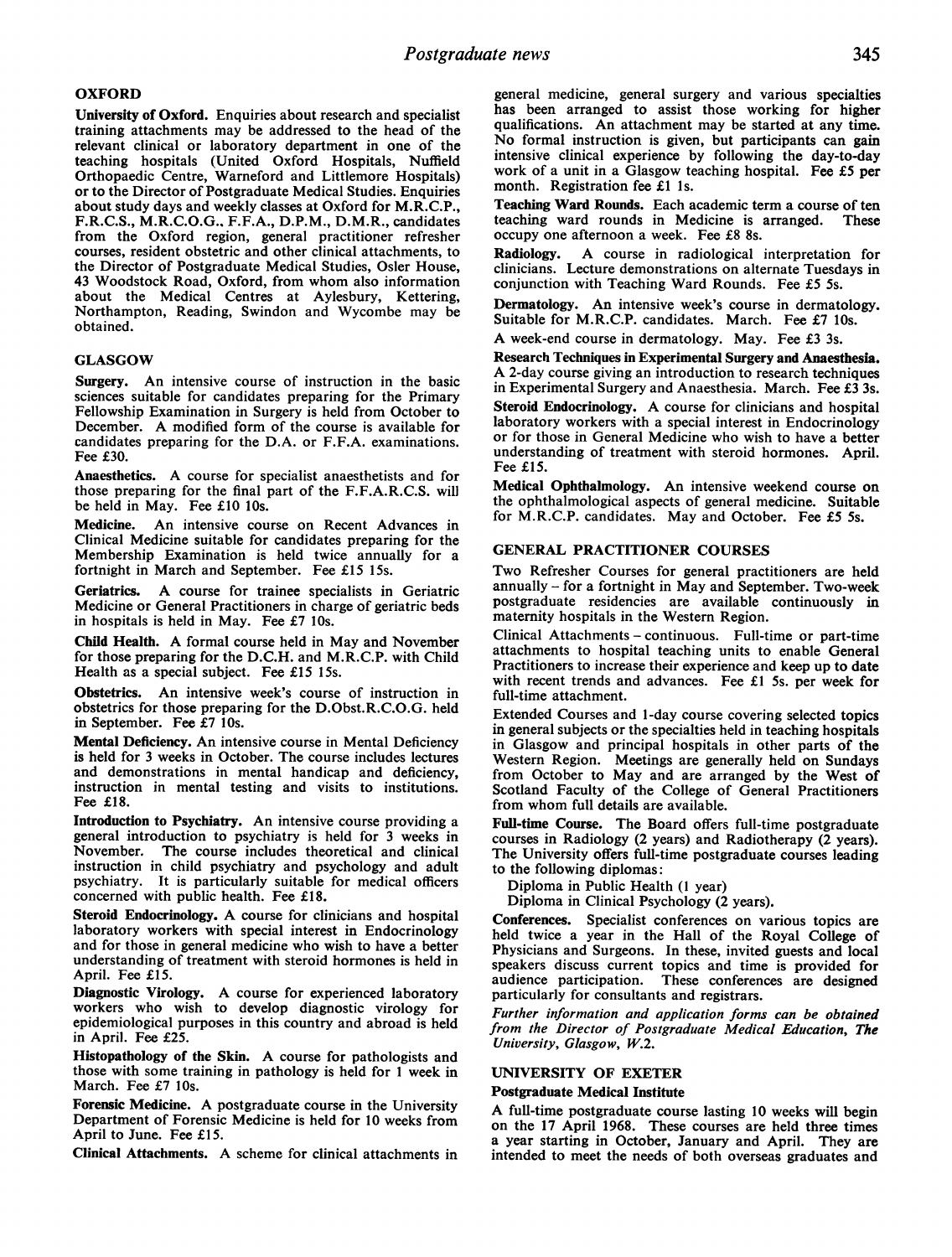British medical practitioners. For overseas graduates they provide an introductory course to British Hospital Practice before proceeding to hospital posts in the National Health Service or to specialized instruction for a postgraduate diploma elsewhere. For British graduates they provide a refresher course which is suitable for those returning from overseas or from H.M. Forces, for married women graduates returning to active practice, or for general practitioners who are prepared to undertake extended postgraduate courses of this nature. It is sometimes possible to accept general practitioners for <sup>1</sup> or 2 weeks of a course and attendance for this period is recognized by the Ministry under Section 48 of the N.H.S. Act (1946).

Each course includes instruction in general medicine, paediatrics, preventive medicine, pathology, psychiatry, orthopaedics and general surgery. The programme is orthopaedics and general surgery. planned so that students wishing to specialize in a particular clinical subject are given facilities to do so, while other students receive teaching in each of the main clinical departments.

Unpaid clinical attachments can be arranged at the end of the course for students requiring a longer period of training.

Further particulars and application forms for these courses are obtainable from the Director, Postgraduate Medical Institute, The University, Exeter, Devon.

#### NEWCASTLE UPON TYNE

Courses of three to four sessions in various Medical and Surgical subjects on a weekly sessional basis during term-time. Suitable for those preparing for a higher qualification.

Clinical attachments, full-time or part-time, throughout the year.

Attachments of <sup>1</sup> or 2 weeks for general practitioners in General Medicine, Dermatology, Obstetrics, Paediatrics, Psychiatry, Geriatrics and other subjects by arrangement. Recognized under Section 48 of the N.H.S. Act.

Further details from the Postgraduate Sub-Dean, Organization for Postgraduate Medical Education, The Medical School, The University, Newcastle upon Tyne.

University courses for postgraduate diplomas. D.P.M. and D.P.H. Further details from the Assistant Registrar. Further details from the Assistant Registrar, Medical School, The University, Newcastle upon Tyne.

#### THE ROYAL COLLEGE OF GENERAL PRACTITIONERS

#### Medical Recording Service

Kitts Croft, Writtle, Chelmsford, Essex (Tel. Writtle 316). Selection of titles available on tape (5 in. reels running at  $3\frac{3}{2}$  ips). These talks may be borrowed by any doctor anywhere in the world.

#### New titles available on tape

- 67-28 Vocational Training in General Practice-Dr George Swift 18 min.
- 67-30 Testing the Effectiveness of Teaching-Dr Suzette Gauvain 40 min. 44 slides
- 67-35 Haemolytic Anaemias-Professor A. Goldberg (From Gardiner Institute, Western Infirmary, Glasgow) 50 min. 59 slides.
- 67-31 Assumptions in Learning and Teaching-Mrs M. J. Abercrombie 52 min. 43 slides.
- 66-27 A New Look at Infant Feeding-Dr Ian G. Wickes 28 min (Points of View Series).
- 67-25 Myeloproliferative Diseases Dr S. M. Lewis 30 min. 29 slides.

## THIRD INTERNATIONAL CANCER CONGRESS

22-29 May 1970 in Houston, Texas, United States of America, under the auspices of the International Union against Cancer.

The Congress will feature the following events:

Preliminary Special Sessions of the Congress.

Congress Lectures.

Panel Discussions.

Sectional Meetings with Proffered Papers on Variety of Topics or Subjects.

Scientific Exhibits.

Commercial Exhibits.

Films.

National Organizing Committee:

Secretariat-The University of Texas M. D. Anderson Hospital and Tumor Institute, 6723 Bertner Avenue, P.O. Box 20465, Astrodome Station, Houston, Texas 77025. Cable address: Cancong.

Chairman: R. Lee Clark, M.D.

Secretary General: Tenth Congress: Murray M. Copeland, M.D.

#### THE BRITISH CLUB FOR SURGERY OF THE HAND

On the occasion of the visit of the American Society for Surgery of the Hand, an Open Meeting will be held at the Royal College of Surgeons, Lincoln's Inn Fields, London W.C.1 on Tuesday <sup>7</sup> May 1968 at 2.0 p.m. Admission free to all interested in Hand Surgery.

The following American Surgeons will speak:<br>Dr R. M. Curtis — The management of

- -The management of the stiff proximal interphalangeal joint.
	-
- Dr A. B. Swanson Silastic implants in the hand.<br>Dr A. D. Potenza The mechanisms of healin -The mechanisms of healing of flexor tendons.
- Dr D. C. Riordan -Tendon transfers for median and ulnar palsies.

The meeting will be followed by the Hunterian Lecture-Professor G. R. Fisk-Carpal Stability and the Fractured Scaphoid.